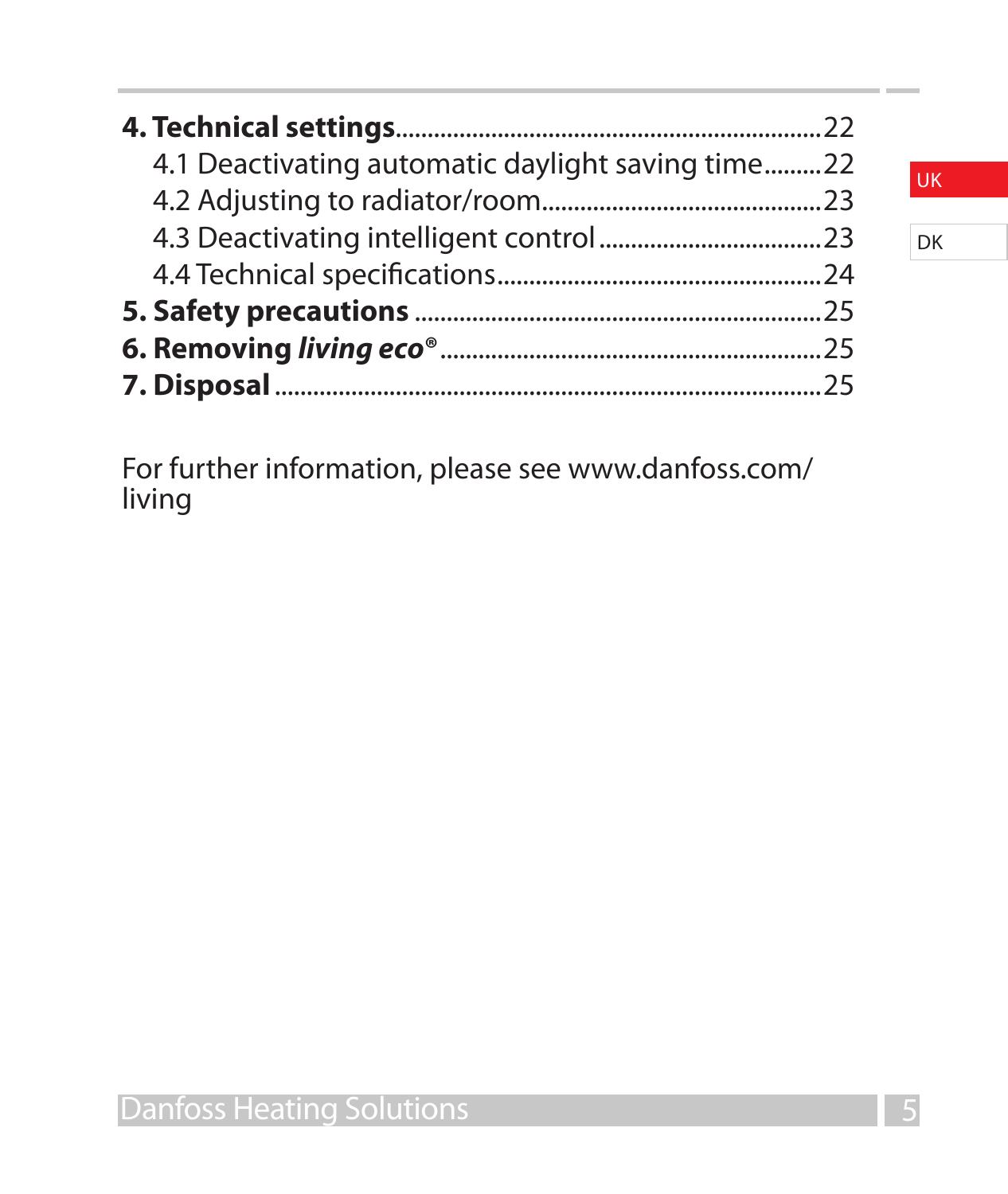## **1.1 Preparation**

*living eco***®** is supplied with adapters for Danfoss RA valves and valves with M30x1.5 (K) connections, two alkaline AA batteries and a 2 mm Allen key.

#### **Inserting the batteries**

Remove the battery cover and insert the two batteries. Make sure the batteries are correctly oriented.



#### **Setting the time and date when you start using** *living eco*®

*Once the batteries are installed* The time will flash on the display - 23:59.

| Set the time    | Set hours using $\sqrt{10}$ and press $\sqrt{10}$<br>Set min. using $\sqrt{10}$ and press $\sqrt{10}$ |
|-----------------|-------------------------------------------------------------------------------------------------------|
| Set date        | Set date using $\sqrt{2}$ and press<br>Format: day/month/year (DD/MM/<br>YYYY).                       |
| Confirm setting | When $\vee$ flashes, press $\sqrt{\bullet}$ to confirm.                                               |

DK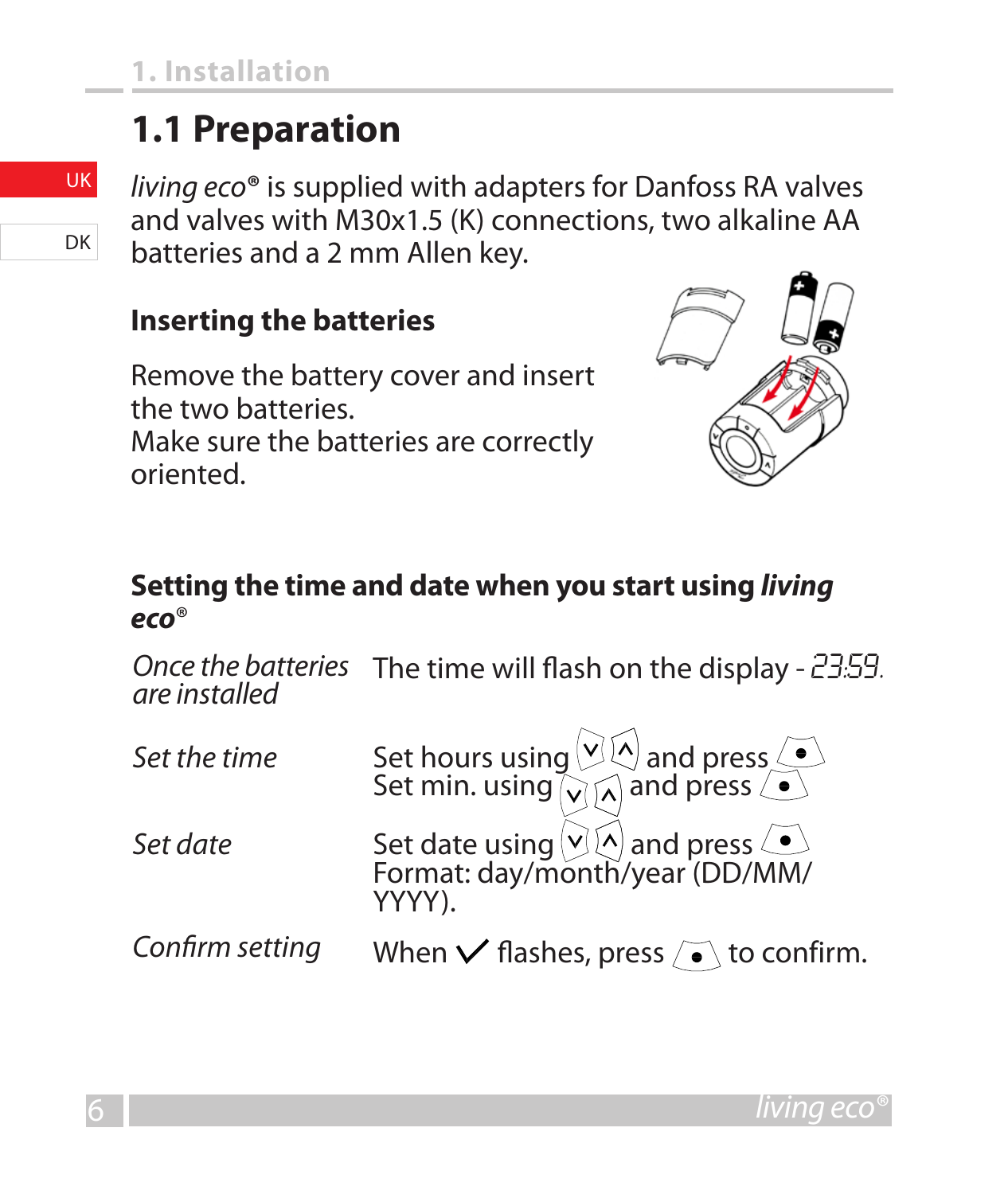# **1.2 Installing** *living eco***®**

M **must** be flashing on the display prior to installing. If **not**, see installation mode on page 19.

| 1. Start by mounting the<br>adapter.                                                                | RA                    | κ |
|-----------------------------------------------------------------------------------------------------|-----------------------|---|
| 2. Tighten RA adapter using<br>the Allen key.<br>Hand-tighten K adapter<br>$(max. 5 \mathrm{Nm})$ . | $2 \text{ mm}$<br>Key |   |
| 3. Screw the thermostat onto<br>the adapter and tighten by<br>hand $(max. 5 Nm)$ .                  |                       |   |
| 4. Press $\sqrt{\bullet}$ for approx. 3 seconds to enter the function<br>menu.                      |                       |   |
| 5. A small $\Pi$ flashes, press $\sqrt{\bullet}$ to fix the thermostat.                             |                       |   |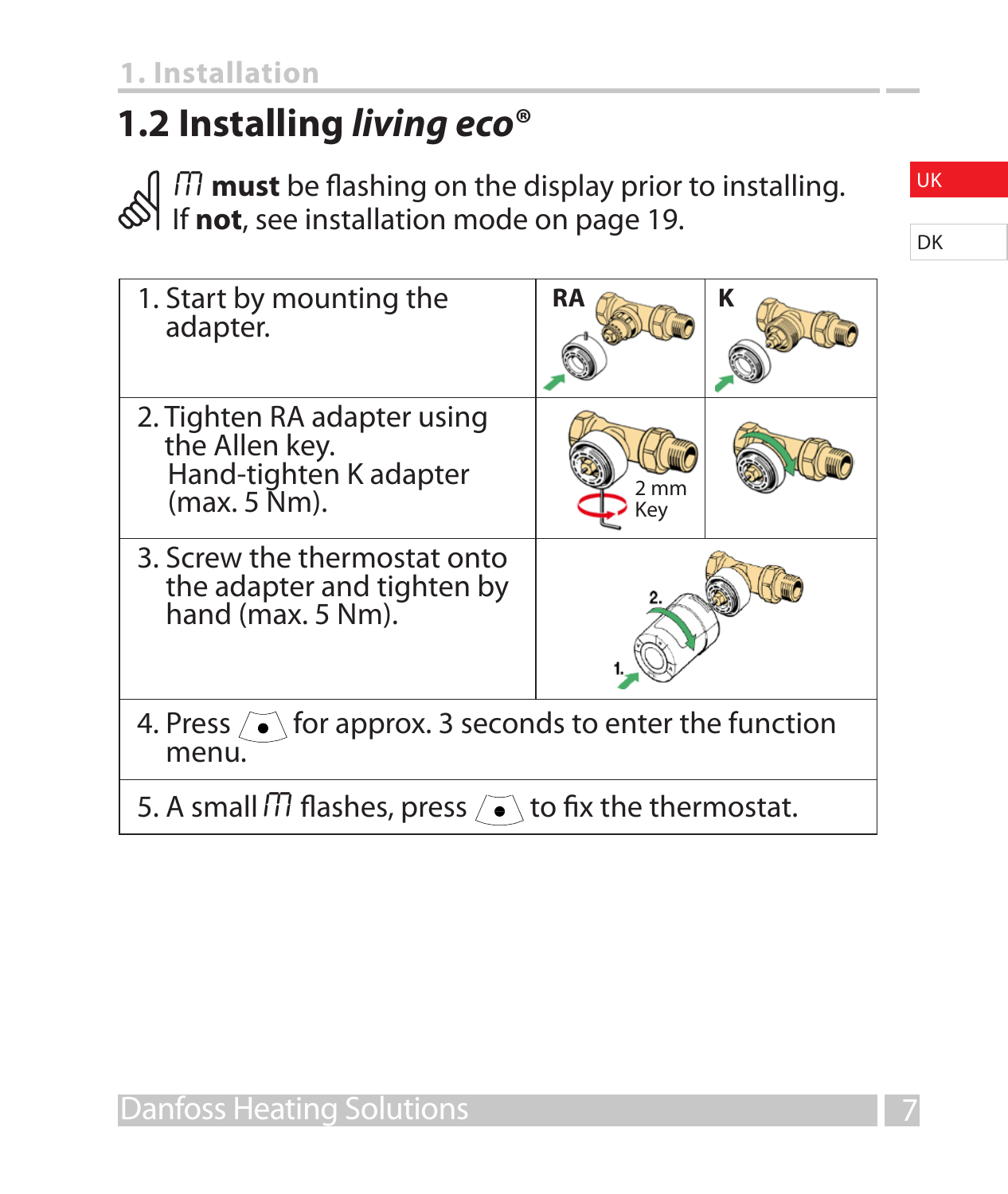## **2.1 Thermostat display**

The black dashed circle on the display shows a 24 hour dial. The black segments represent periods of comfort temperature, 21°C (default setting), and the 'empty' segments represent setback periods, where the temperature is 17°C (default setting). The display also shows the set temperature and current program.



## **2.2 Thermostat buttons**

The thermostat has two arrow buttons  $\vee$   $\wedge$  which allow you to navigate the display, menus and set the temperature.

Use  $\sqrt{\bullet}$  to select and confirm.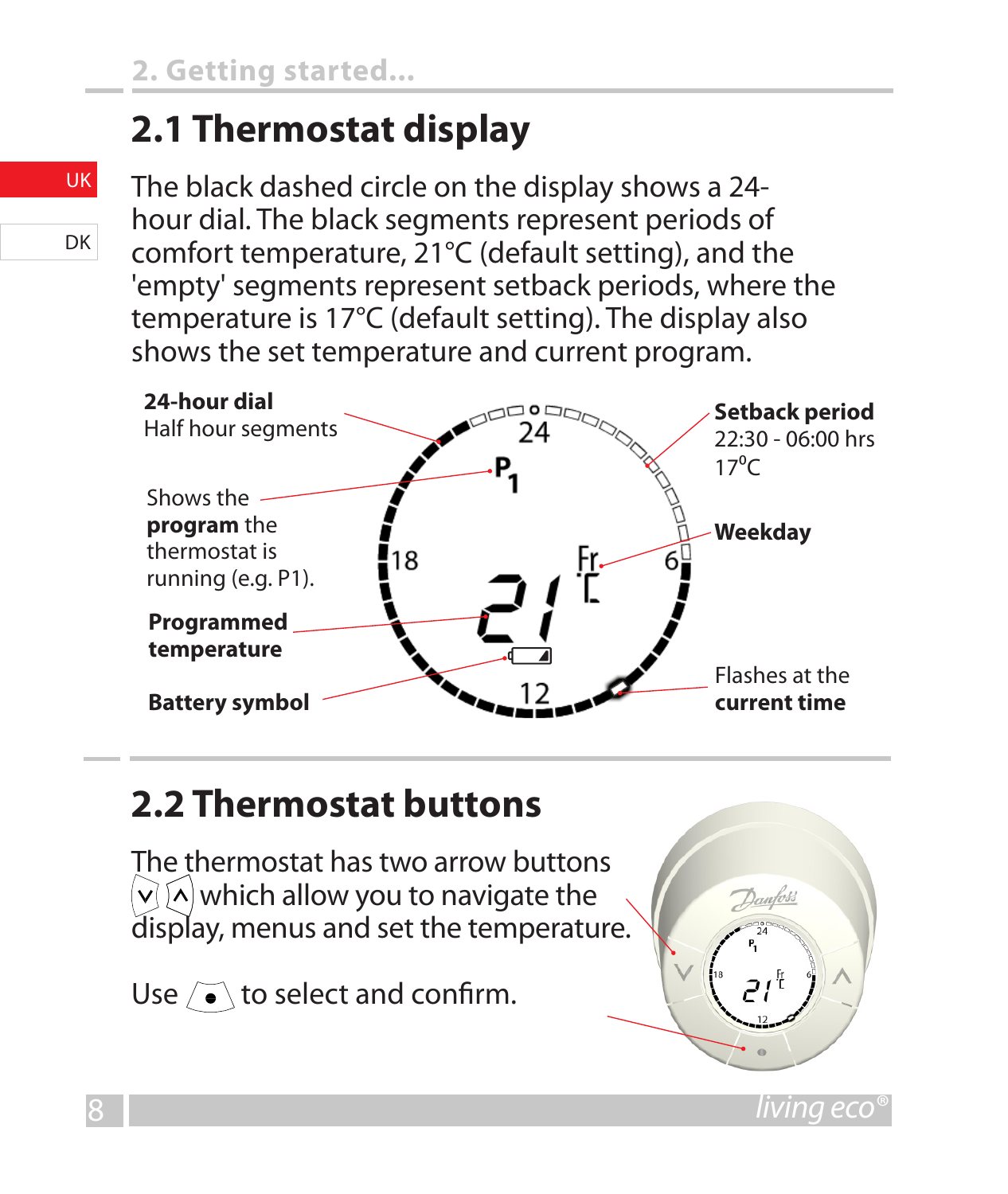| 2.3 Display symbols                       |                                                                                                                                                                                                    |  |  |  |
|-------------------------------------------|----------------------------------------------------------------------------------------------------------------------------------------------------------------------------------------------------|--|--|--|
| Symbols flash when they can be activated. |                                                                                                                                                                                                    |  |  |  |
|                                           | <b>PROGRAMME MENU</b>                                                                                                                                                                              |  |  |  |
| Р,                                        | Programme with no automatic temperature reduction -<br>maintains a constant temperature all day and night. You<br>select the temperature.                                                          |  |  |  |
| Ρ,                                        | Saving programme which <b>lowers</b> the temperature to<br>17 <sup>°</sup> C at night (22:30 - 06:00 hrs). Saving programme is<br>configurable.                                                    |  |  |  |
| Ρ,                                        | Extended saving programme which <b>lowers</b> the<br>temperature to 17°C at night (22:30 - 06:00 hrs),<br>and during the day on weekdays (08:00 - 16:00 hrs).<br>Saving programme is configurable. |  |  |  |
|                                           | Travel programme which <b>lowers</b> the temperature when<br>you are away. You select the period and the temperature.                                                                              |  |  |  |
|                                           | <b>FUNCTION MENU</b>                                                                                                                                                                               |  |  |  |
| m                                         | Installation mode (see page 19)                                                                                                                                                                    |  |  |  |
|                                           | Child lock                                                                                                                                                                                         |  |  |  |
| MAX<br>MIN                                | Set the max and min temperature range                                                                                                                                                              |  |  |  |
| o                                         | Set time and date                                                                                                                                                                                  |  |  |  |
|                                           | <b>OTHER SYMBOLS</b>                                                                                                                                                                               |  |  |  |
|                                           | <b>Back</b>                                                                                                                                                                                        |  |  |  |
| $\Box$                                    | Confirm selection                                                                                                                                                                                  |  |  |  |
|                                           | Battery symbol (indicates low battery)                                                                                                                                                             |  |  |  |
| ∩                                         | Period setting for the travel programme                                                                                                                                                            |  |  |  |
|                                           | Danfoss Heating Solutions                                                                                                                                                                          |  |  |  |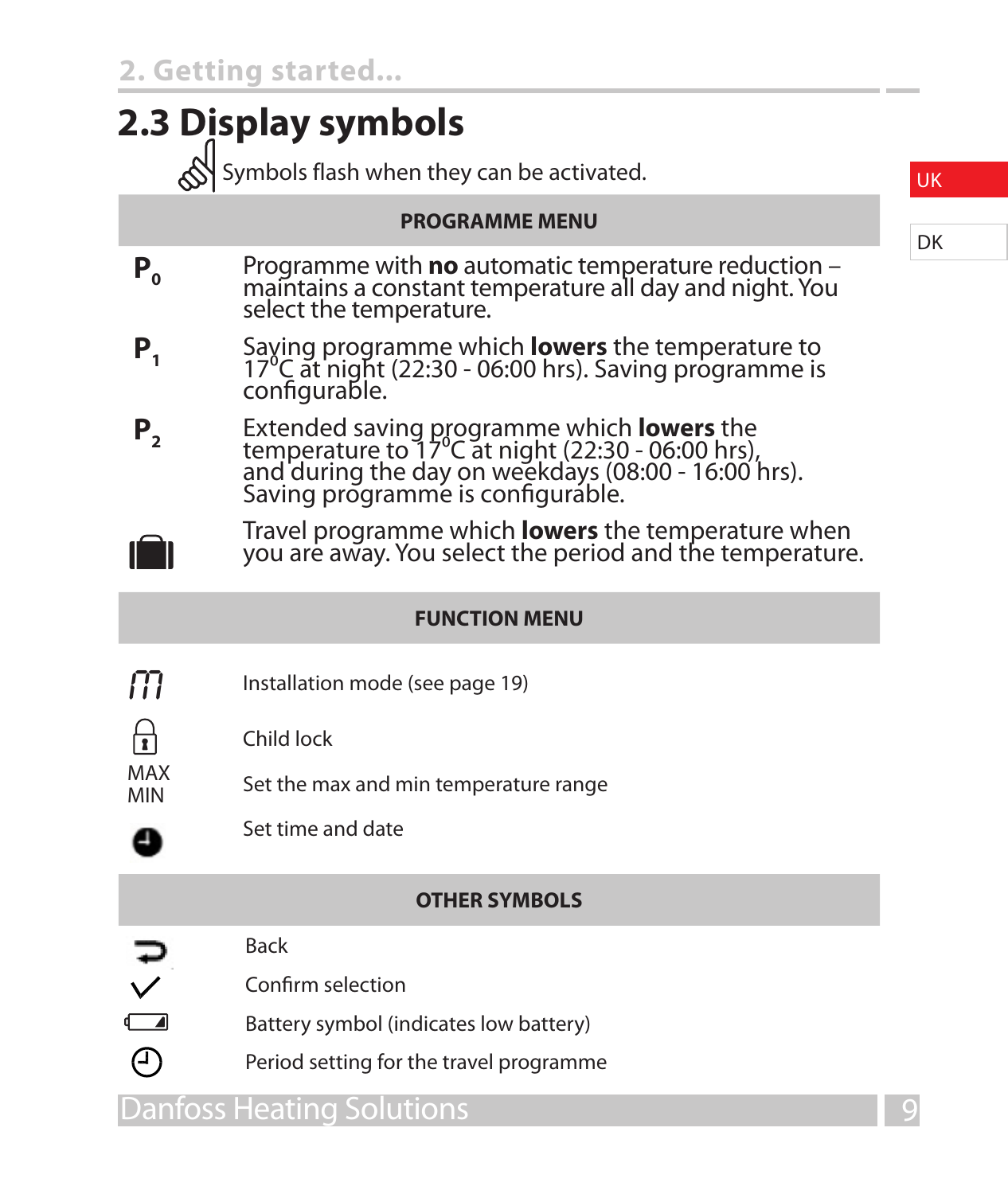## **3.1 Adjusting the temperature**

Set the desired temperature by pressing  $\vee$   $\wedge$ . Default setting is 21°C.

This also allows the temperature to be changed temporarily during a setback period, without having to change the program or period.



 If the comfort temperature is changed, e.g. from 21°C to 22°C, *living eco*® will remember this change, and the comfort temperature will remain 22°C after the next setback period.

## **3.2 Frost protection, 6⁰C**

This symbol is displayed if you set the thermostat to its lowest setting. This means that the thermostat will maintain a constant temperature of 6<sup>°</sup>C in the room, ensuring frost protection.

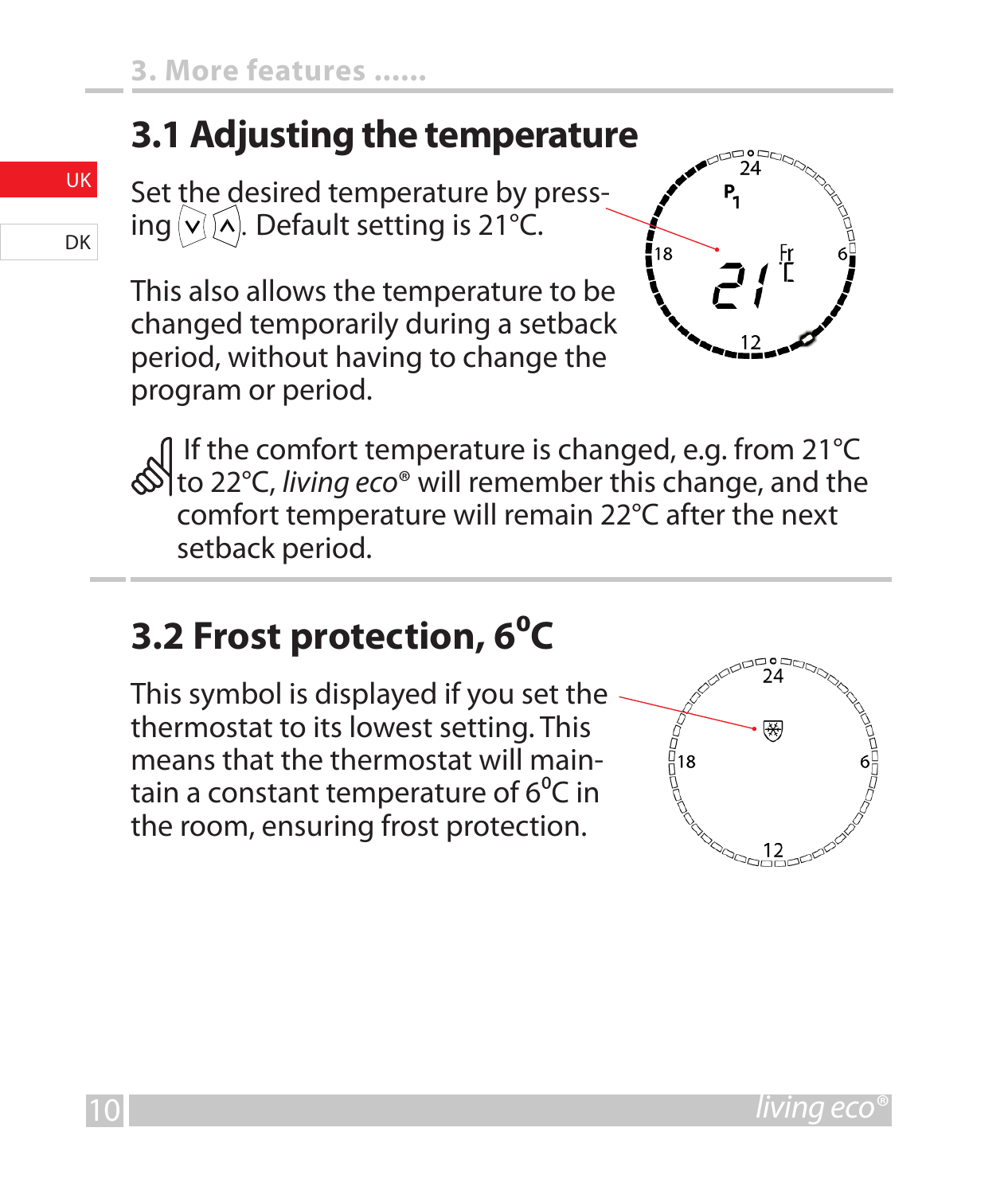## **3.3 Programmes**

When you start using the thermostat it is set to use program **P1**. You can select the programme which best matches your family's requirements.



**P0** - constant<br>temperature of 21°C all day and night.

**P1 -** one setback period at 17°C every night from 22:30 - 06:00 hrs

**P2 -** two setback peri- ods at 17°C every night from 22:30 - 06:00 hrs and all weekdays from 08:00 - 16:00 hrs

#### **3.4 Selecting the programme**

*Select programme menu*

*Selecting the programme (P0, P1 or P2)*

If the display is off, press  $\langle \bullet \rangle$ <br>Then press  $\langle \bullet \rangle$  briefly to open<br>the programme menu.

Switch between programmes using  $\vee$  M Select using  $\sqrt{\bullet}$ 

*Confirm setting* When  $\vee$  flashes, press  $\circ$  to confirm.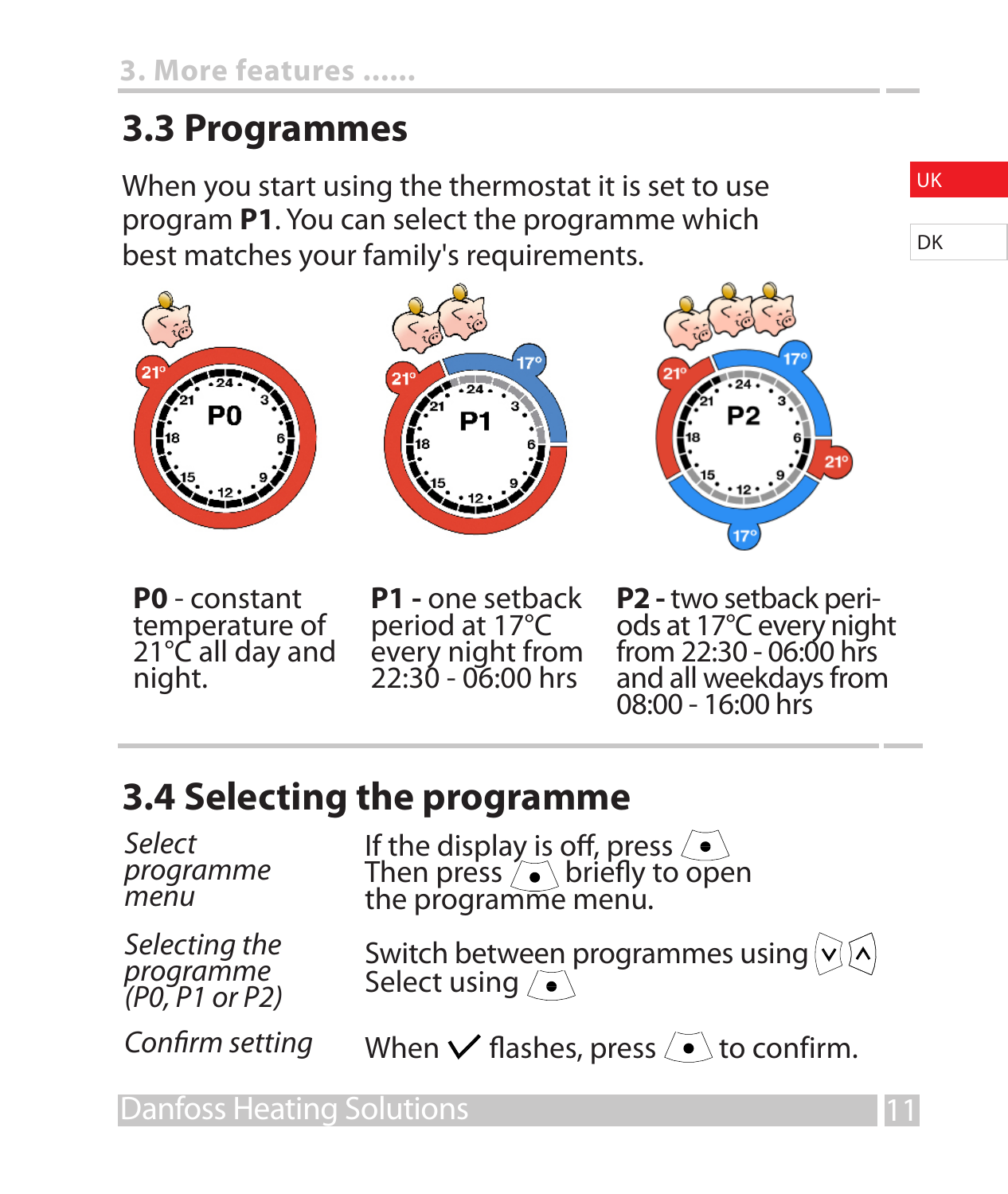# **3.5 Adjusting the setback period in programme P1 or P2**

The thermostat default setting is one setback period for P1 and two setback periods for P2. You can adjust the setback periods so they match your family's requirements.

**NB** - when *living eco*® is set to change from 17°C to 21°C,<br>e.g. at 06.00 hrs, the thermostat will learn when to<br>start heating in order for the temperature to reach 21°C at 06.00 hrs.

| Select<br>programme<br>menu       | If the display is off, press $\langle \bullet \rangle$ to activate.<br>Then press $\langle \bullet \rangle$ briefly to open the pro-<br>gramme menu.         |
|-----------------------------------|--------------------------------------------------------------------------------------------------------------------------------------------------------------|
| Select<br>programme<br>(P1 or P2) | Press $\vee$ ( $\wedge$ ) to highlight the desired pro-<br>gramme. When the programme flashes,<br>press $\sqrt{\bullet}$ to select it.                       |
| Weekdays for<br>setback period    | Tu<br>Th<br>$\overline{S}U$<br>M <sub>O</sub><br>We<br>Fr<br>5a<br>Tuesday Wednesday Thursday Friday Saturday Sunday<br>Monday                               |
|                                   | You can select to adjust the setback period<br>for the weekend, all weekdays, or a<br>single day. Use $\sqrt{\binom{n}{n}}$ to select the desired<br>period. |
|                                   | When the desired period flashes, press<br>$\sqrt{\bullet}$ to select it.                                                                                     |
|                                   | (continues on next page)                                                                                                                                     |
|                                   | <u>living ecc</u>                                                                                                                                            |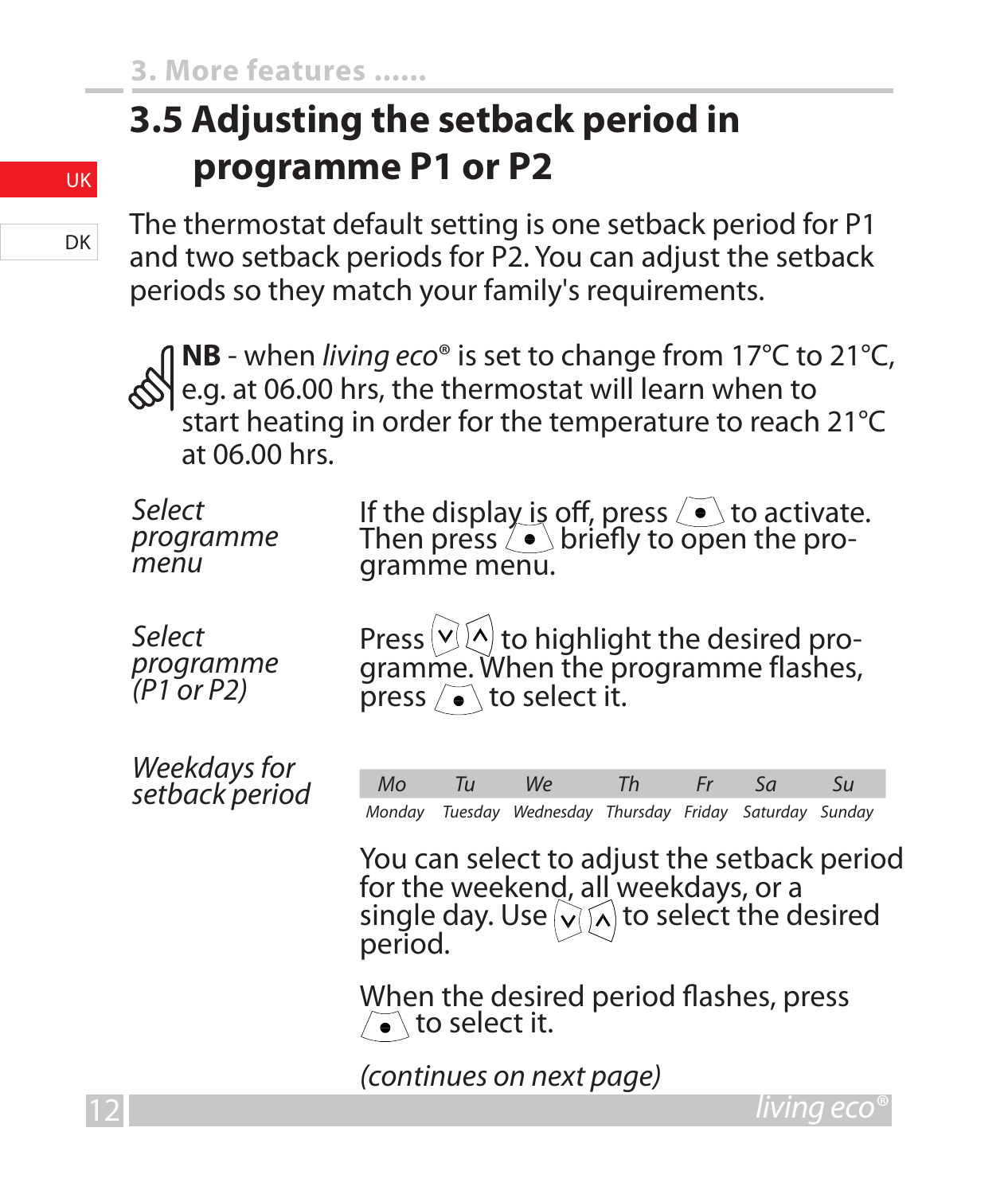| Setback period<br>interval  | You are using $ v $ to move around the<br>24-hour dial. For example when<br>moving from one setback period to the<br>next setback period.                                                                                                                                                                                                                                                            |  |
|-----------------------------|------------------------------------------------------------------------------------------------------------------------------------------------------------------------------------------------------------------------------------------------------------------------------------------------------------------------------------------------------------------------------------------------------|--|
|                             | start<br>stop<br>00:00_06:00                                                                                                                                                                                                                                                                                                                                                                         |  |
|                             | Use $ V $ to move between the start and<br>stop times. The time flashes <b>slowly</b> when<br>it can be selected. Select time using $\langle \bullet \rangle$                                                                                                                                                                                                                                        |  |
|                             | Once the time has been selected it flashes<br><b>faster</b> to indicate it can now be adjusted.                                                                                                                                                                                                                                                                                                      |  |
|                             | Set the start and stop time using $ v $ .<br>Once the time is chosen, confirm using<br>$\bullet$                                                                                                                                                                                                                                                                                                     |  |
| Change temp.<br>if required | The temperature now flashes. Set the<br>temperature using $ v\rangle$ [^]. Once the desired<br>temperature is chosen, confirm using /<br>$\vee$ now flashes.<br>(If you do not wish to change the setback<br>period, press $\vee$ so that the $\supseteq$ symbol<br>flashes, and then select using $\sqrt{\bullet}$ . You will<br>be returned to the weekdays for setback<br>period selection menu.) |  |
|                             | Press $\sqrt{\bullet}$ to approve the entire setback<br>period.                                                                                                                                                                                                                                                                                                                                      |  |
| Confirm set-<br>back period | $\sqrt{}$ flashes. Press $\sqrt{ } \cdot \$ to run the selected<br>programme.                                                                                                                                                                                                                                                                                                                        |  |
| Danfoss Heating Solutions   |                                                                                                                                                                                                                                                                                                                                                                                                      |  |

DK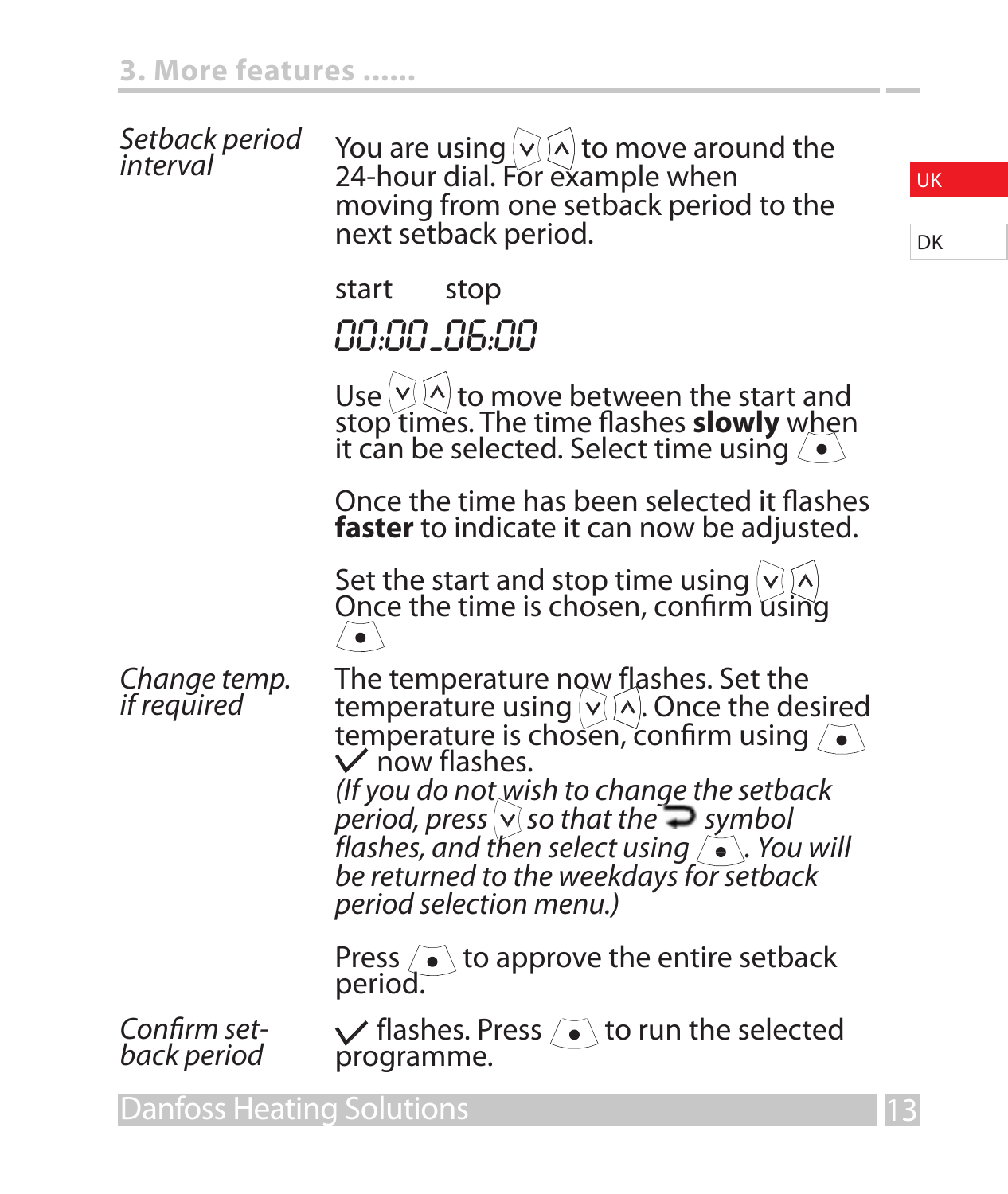#### **3.6 Deleting a setback period**

You can delete a setback period by minimising it to half an hour. All segments on the timer dial will then become black.

*Example*

In this **example** the setback period is Monday,  $\ell$ ות:F וב:R 08.30-16.00 hrs. To cancel the setback period, set the start time to 15.30 hrs. *Select*  If the display is off, press  $\left\langle \bullet\right\rangle$  to activate. *programme*  Then briefly press  $\left\{\bullet\right\}$  to open the pro-<br>gramme menu. *menu Select*  Press  $\boxdot \boxtimes$  to highlight the desired pro-<br>gramme. When the programme flashes, *programme (P1 or P2)* press  $\sqrt{\bullet}$  to select it. Cycle through the weekdays using  $\vee$  A<br>When the day(s) you wish to change *Select*  flashes, press  $\langle \bullet \rangle$ . Cycle through the 24*setback period* hour dial using  $\vee$   $\wedge$  . When the start of the setback period you wish to delete flashes slowly, press  $\vec{\bullet}$  to select it.

*Clear setback period interval* Use  $\langle \cdot \rangle$  to set the start time so the setback<br>period is half an hour. Once you have changed the start time, press  $\sqrt{\bullet}$ 

*Confirm deletion*  $\vee$  now flashes. Press  $\overline{\bullet}$  to approve. You have now deleted the setback period.

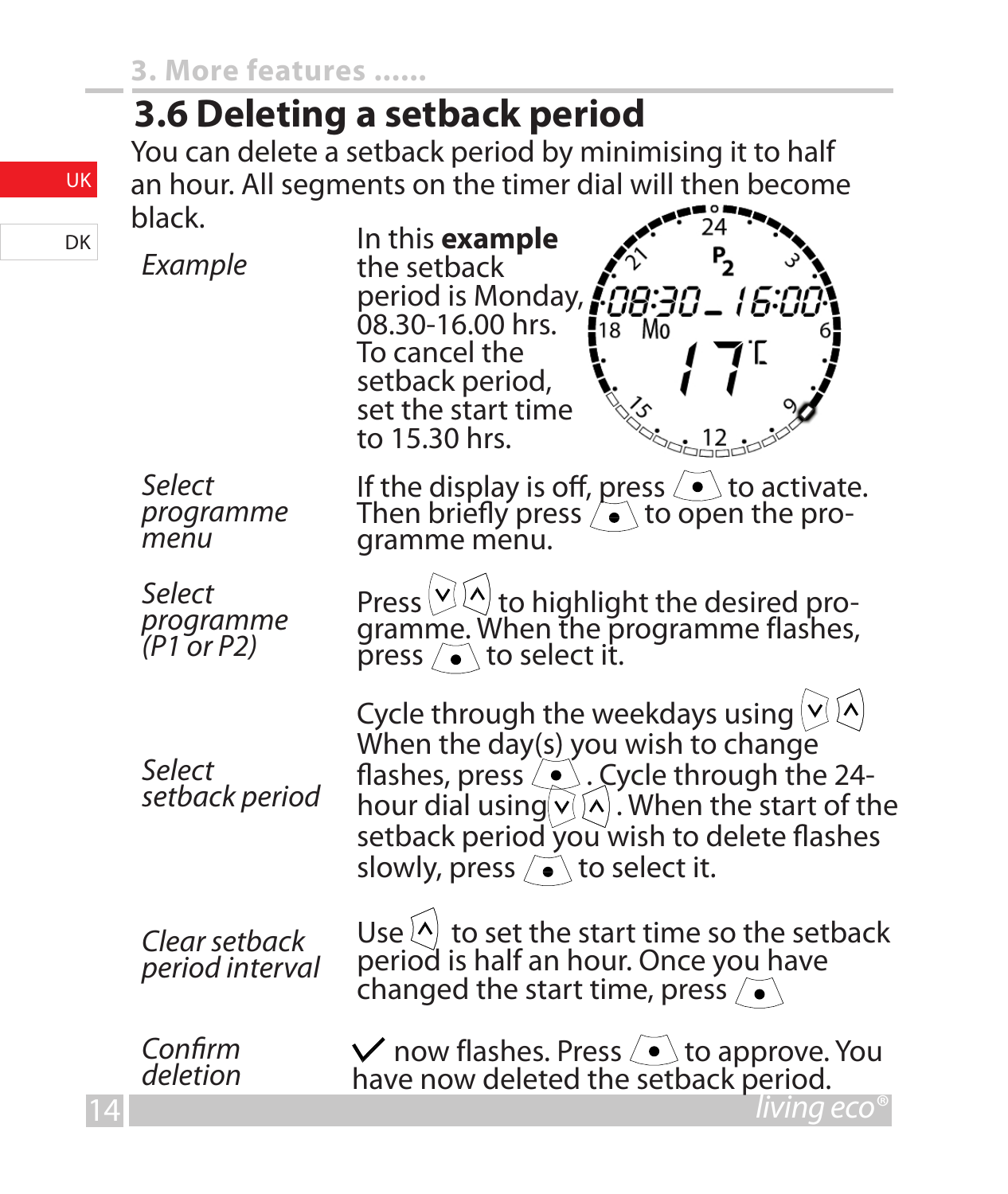## **3.7 Creating a new setback period in P1 or P2**

*living eco®* also allows you to create your own setback periods in P1 or P2. You can create up to three setback periods each day.

| uu y.                               |                                                                                                                                                              |
|-------------------------------------|--------------------------------------------------------------------------------------------------------------------------------------------------------------|
| Select<br>programme<br>menu         | If the display is off, press $\langle \bullet \rangle$ to activate.<br>Then briefly press $\sqrt{\bullet}$ to open the pro-<br>gramme menu.                  |
| Select<br>programme<br>$(P1$ or P2) | Press $\boxtimes$ $\otimes$ to highlight the desired pro-<br>gramme. When the programme flashes,<br>press $\left\langle \bullet \right\rangle$ to select it. |
| Weekdays for<br>setback period      | M <sub>O</sub><br>Tu<br>We<br>Th<br>Fr<br>5a<br>Su<br>Monday Tuesday Wednesday Thursday Friday Saturday Sunday                                               |
|                                     | You can select to adjust the setback period<br>for the weekend, all weekdays, or a<br>single day. Use $\sqrt{\wedge}$ to find the desired<br>period.         |
|                                     | When the desired period flashes, press<br>• to select it.                                                                                                    |
| Setback period<br>interval          | To add another setback period, use vija<br>to move around the 24-hour dial to find<br>and select the new start time.                                         |
|                                     | Disregard existing setback periods, just<br>move ahead with $\sqrt{\wedge}$ to choose your<br>new setback period.                                            |
|                                     | Confirm the start time by pressing $\sqrt{\bullet}$                                                                                                          |
|                                     |                                                                                                                                                              |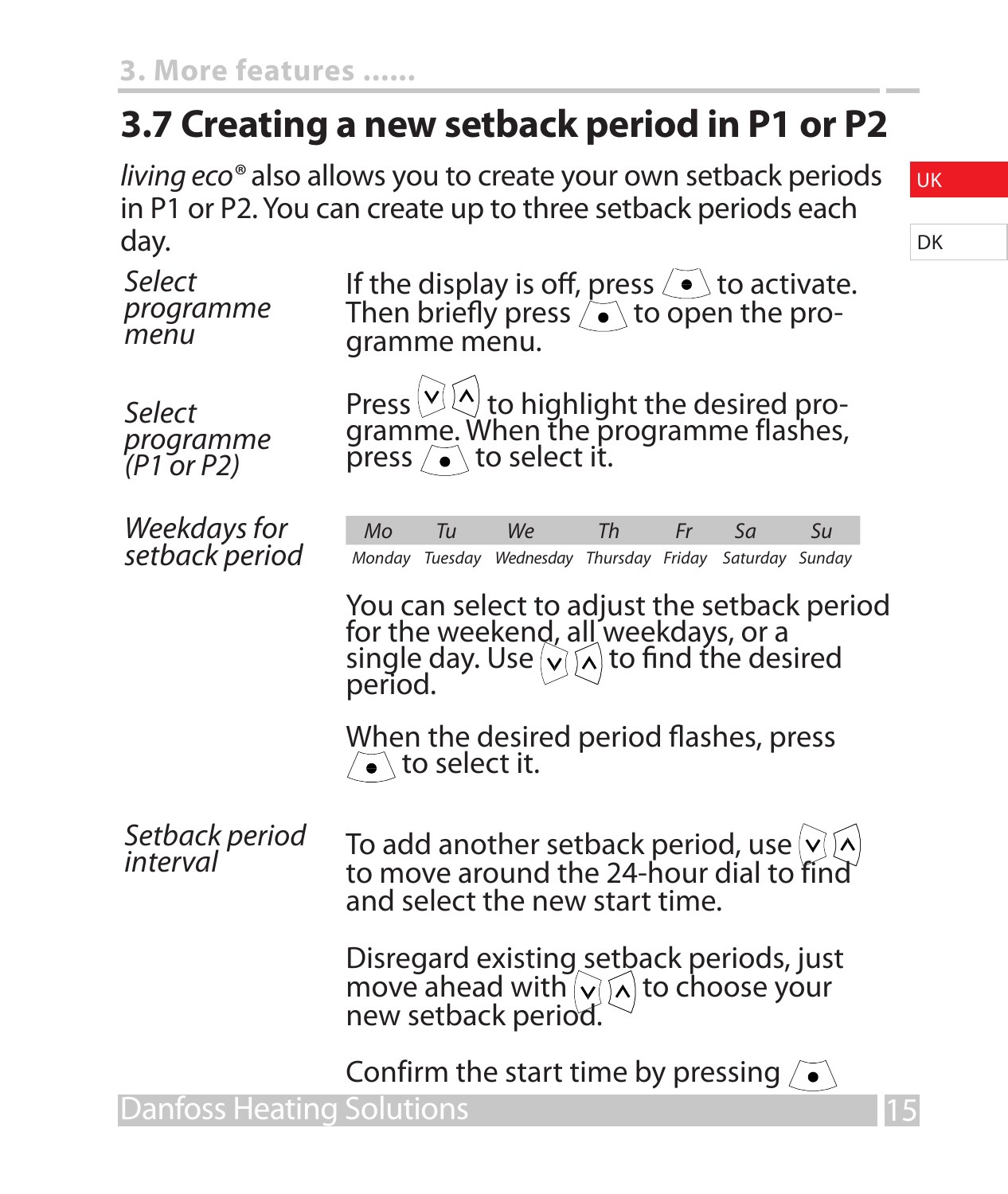| <b>UK</b> |                             | The stop time now flashes. Set the stop<br>time using $\vee$ $\vee$ $\wedge$ . Once the time is chosen,<br>confirm using $\overline{\wedge}$ .                                                                                                       |
|-----------|-----------------------------|------------------------------------------------------------------------------------------------------------------------------------------------------------------------------------------------------------------------------------------------------|
| DK        | Change temp.<br>if required | The temperature now flashes. Set the<br>temperature using $\vee$ $\wedge$ , and confirm<br>using $\sqrt{•}$                                                                                                                                          |
|           | Confirm<br>setback period   | $\vee$ continues flashing.                                                                                                                                                                                                                           |
|           |                             | (If you do not wish to create a new setback<br>period, press $\vee$ so that the $\rightarrow$ symbol<br>flashes, and then select using $\int$ $\cdot$ $\cdot$ $\cdot$ You will<br>be returned to the weekdays for setback<br>period selection menu.) |
|           |                             | Press $\langle \bullet \rangle$ to approve the entire setback<br>period.                                                                                                                                                                             |

#### **3.8 Travel programme**

The travel programme helps you save energy by reducing the temperature when you are away from home. Simply enter the period of time you will be away, and *living eco*® will ensure your normal operating programme is resumed when you return, so you arrive into a warm house.

*Select programme menu*

If the display is off, press ∠• ∖to activate.<br>Then briefly press ∕• to open the programme menu.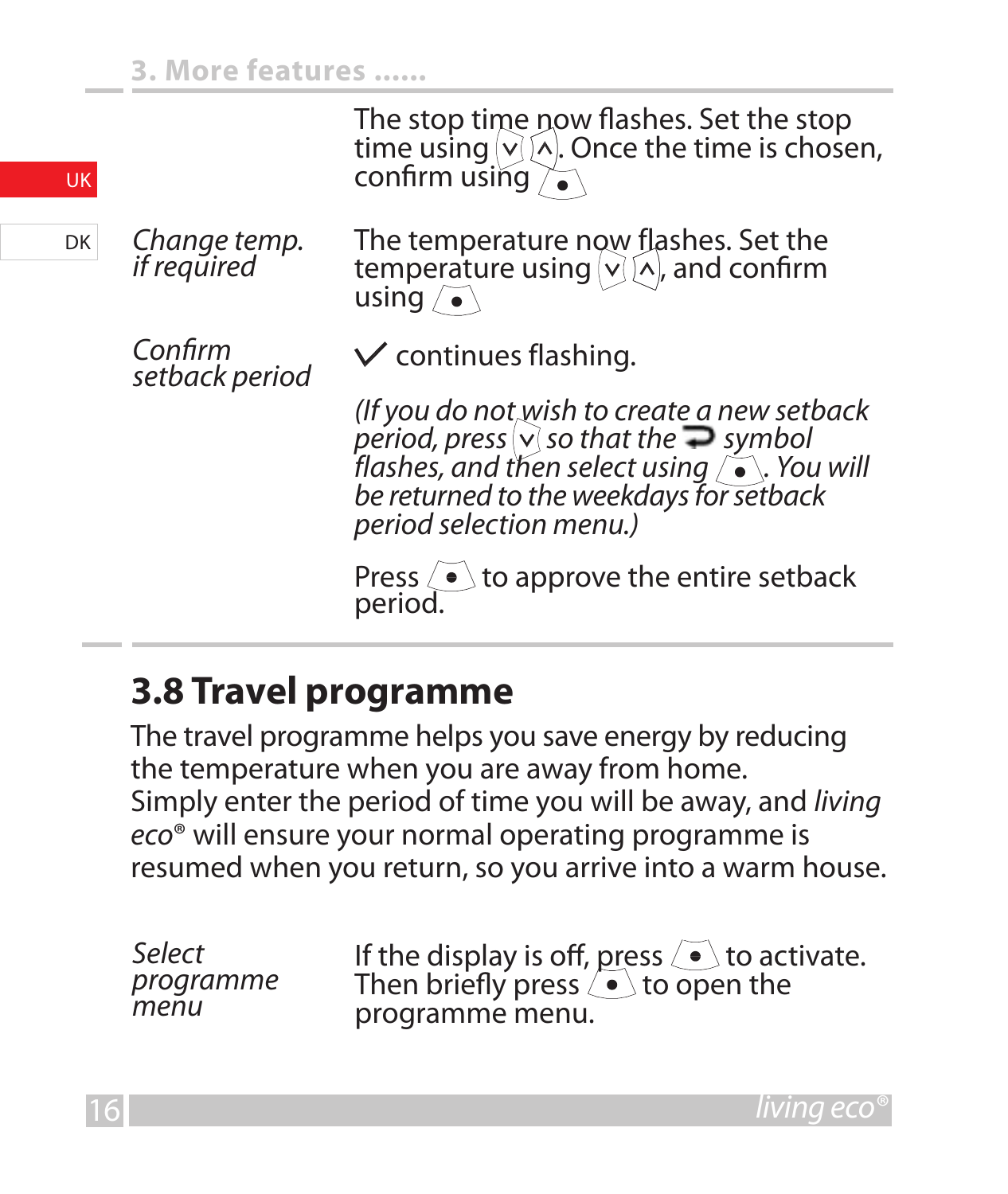#### **3. More features ......**

| Select<br>programme         | Select $\Box$ by pressing $\Box$ \ until the suitcase flashes. Select using $\Box$                                      | UK |
|-----------------------------|-------------------------------------------------------------------------------------------------------------------------|----|
| Set departure<br>date       | Set departure date using $\bigcirc \bigcirc$ (A)<br>Confirm using $\bigcirc$                                            | DK |
| Set return date             | Set return date using $\bigcirc \bigcirc$ Confirm using $\bullet$                                                       |    |
| Change temp.<br>if required | Press $\mathcal{O}(\sqrt{2})$ to change the temperature<br>(default setting is 17°C).<br>Confirm using $\sqrt{\bullet}$ |    |
| Confirm setting             | When $\vee$ flashes, press $\overline{\bullet}$ to confirm.<br><b>In</b> is now displayed.                              |    |
|                             | When the departure date arrives, the<br>following is displayed: $\bigcap$ , set period<br>and temperature.              |    |

#### **Early return:**

| Select<br>programme<br>menu | If the display is off, press $\circled{ }$ to activate.<br>Then briefly press $\circled{ }$ to open the<br>programme menu. |
|-----------------------------|----------------------------------------------------------------------------------------------------------------------------|
| Select                      | Select programme (P0/P1/P2) using $\bigcirc \bigcirc$ $\bigwedge$                                                          |
| programme                   | Confirm using $\langle \bullet \rangle$                                                                                    |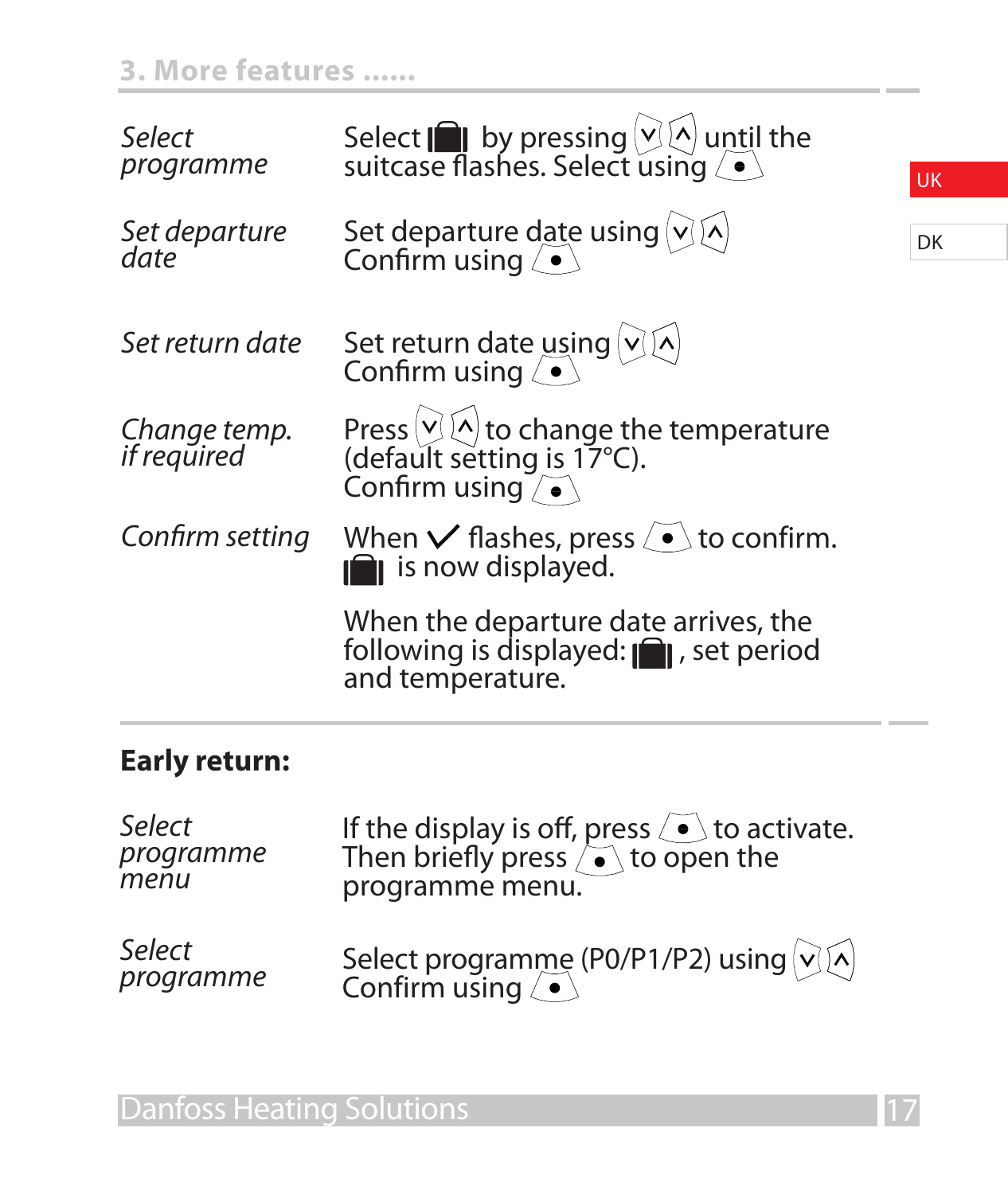#### **Changing an existing travel period:**

| ĸ | Select<br>programme<br>menu | If the display is off, press $\bullet$ to activate<br>Press extending to open programme<br>menu.                                                                           |
|---|-----------------------------|----------------------------------------------------------------------------------------------------------------------------------------------------------------------------|
|   | Select<br>programme         | Select $\Box$ by pressing $\Box$ until the suitcase flashes. Select using $\Box$                                                                                           |
|   | Change travel<br>period     | Select $\bigoplus$ by pressing $\bigotimes$ until the<br>clock flashes. Select using $\bigodot$<br>Change the period by pressing $\bigotimes$ A<br>Select using $\bigodot$ |
|   | Change temp.<br>if required | Press $\vee$ $\otimes$ to change the temperature.<br>Confirm using $\bullet$                                                                                               |
|   |                             | Confirm setting Confirm using $\sqrt{\bullet}$                                                                                                                             |

#### **Cancelling set travel period:**

| Select<br>programme<br>menu | If the display is off, press $\left\{\bullet\right\}$ to activate.<br>Then briefly press $\left\{\bullet\right\}$ to open the pro-<br>gramme menu. |
|-----------------------------|----------------------------------------------------------------------------------------------------------------------------------------------------|
| Select<br>programme         | Select $\Box$ by pressing $\Box$ until the suitcase flashes. Select using $\Box$                                                                   |
| Select "DFF"                | Select "DFF" using $\vee$ $\wedge$ , confirm using $\wedge$                                                                                        |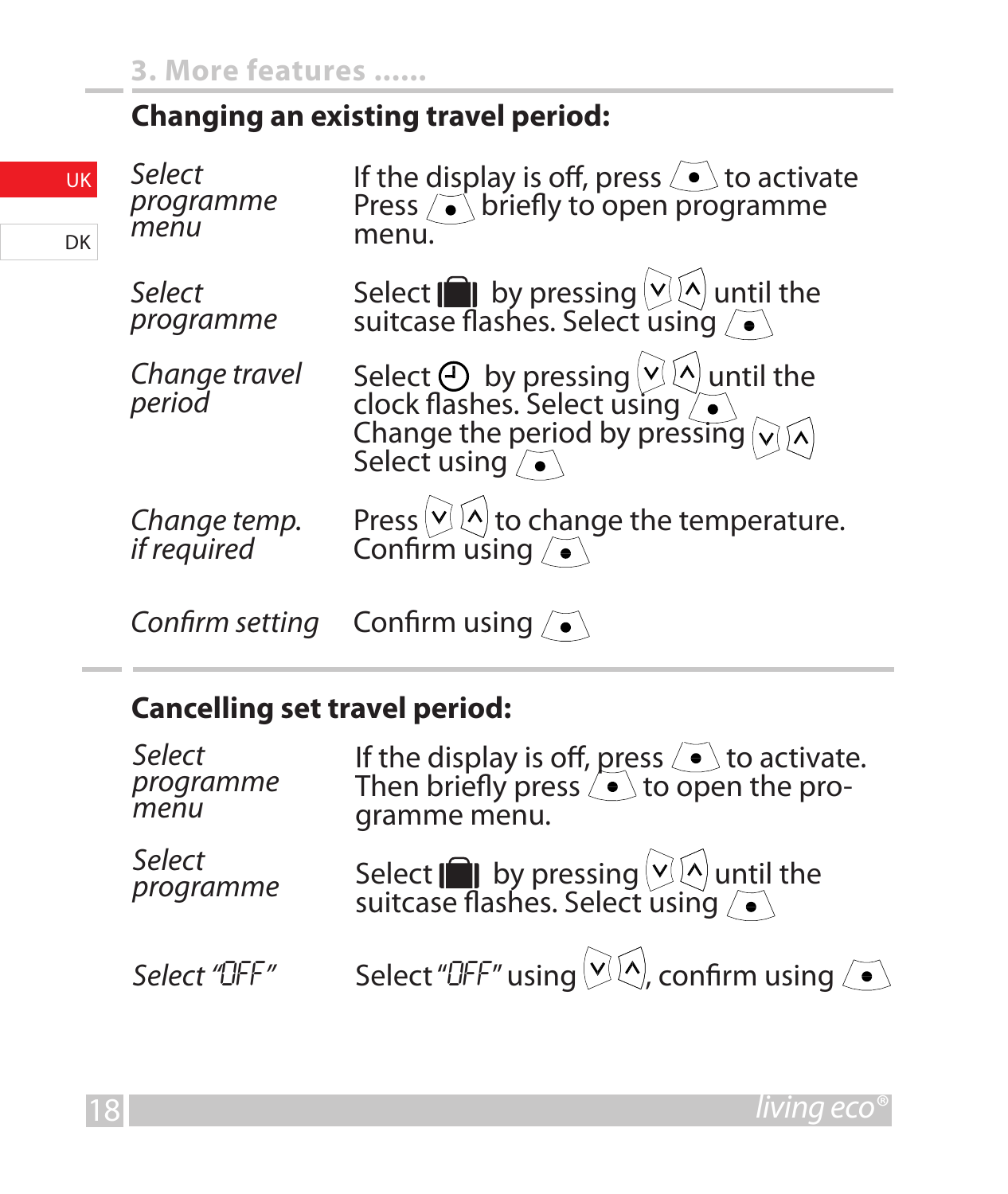#### **3.9 Function menu**

#### **FUNCTION MENU**

**M** Installation mode. Always activate installation mode when installing/removing the thermostat. The thermostat may be irreparably damaged if not in the correct position during installation.



Child lock - allows the buttons to be locked so your settings cannot be changed.



Temperature limit - allows you to change the thermostat's temperature range, so you decide what the max and min temperature should be. This is useful, for example, in rooms with public access.



Set time and date - allows the time and date to be changed after the thermostat is in use.

#### **3.10 Installation mode**

| Select function<br>menu | Press and hold $\sqrt{\bullet}$ for 3 sec.                                                                               |
|-------------------------|--------------------------------------------------------------------------------------------------------------------------|
|                         |                                                                                                                          |
|                         | Now a large $\pi$ is flashing in the display.<br>The mode is activated and living eco®<br>can be mounted.                |
| Deactivate              | Press and hold $\overline{\bullet}$ for 3 sec.<br>installation mode $\Box$ flashes, press $\bar{\bullet}$ to deactivate. |

UK DK

Danfoss Heating Solutions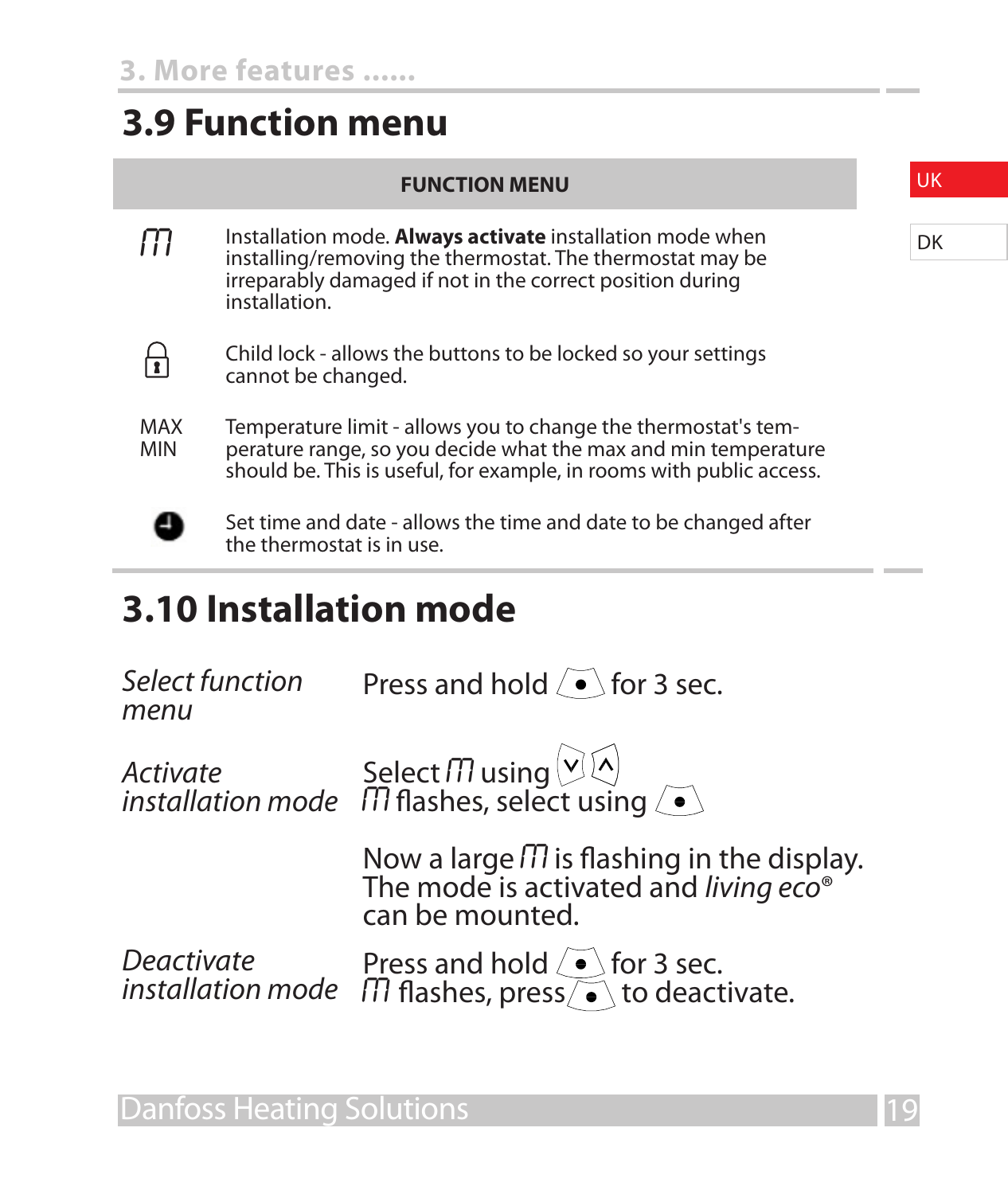#### **3.11 Temperature limit**

*Select function* 

Press and hold  $\sqrt{\bullet}$  for 3 sec.

**Select max/min** Select **max/min** using  $\overline{\otimes}$  Press  $\overline{\bullet}$  $\sqrt{n}$ . Press  $\sqrt{\bullet}$  to approve.

### **3.12 Setting the time**

*Select function* 

Press and hold  $\sqrt{\bullet}$  for 3 sec.

S*elect clock* Select © using . Press<br>Set time and date using . Select and confirm using

 *The thermostat automatically changes to/from daylight saving time.*

## **3.13 Child lock**

*Select function*  Press and hold  $\sqrt{\bullet}$  for 3 sec. *Activate child lock* Select  $\overline{u}$  using  $\odot$   $\odot$ Press The child lock is now activated.

*Deactivate child Deactivate child* Deactivate the child lock by pressing all<br>lock three buttons ( **) and the condition**<br>**simultaneously** for at least 5 sec.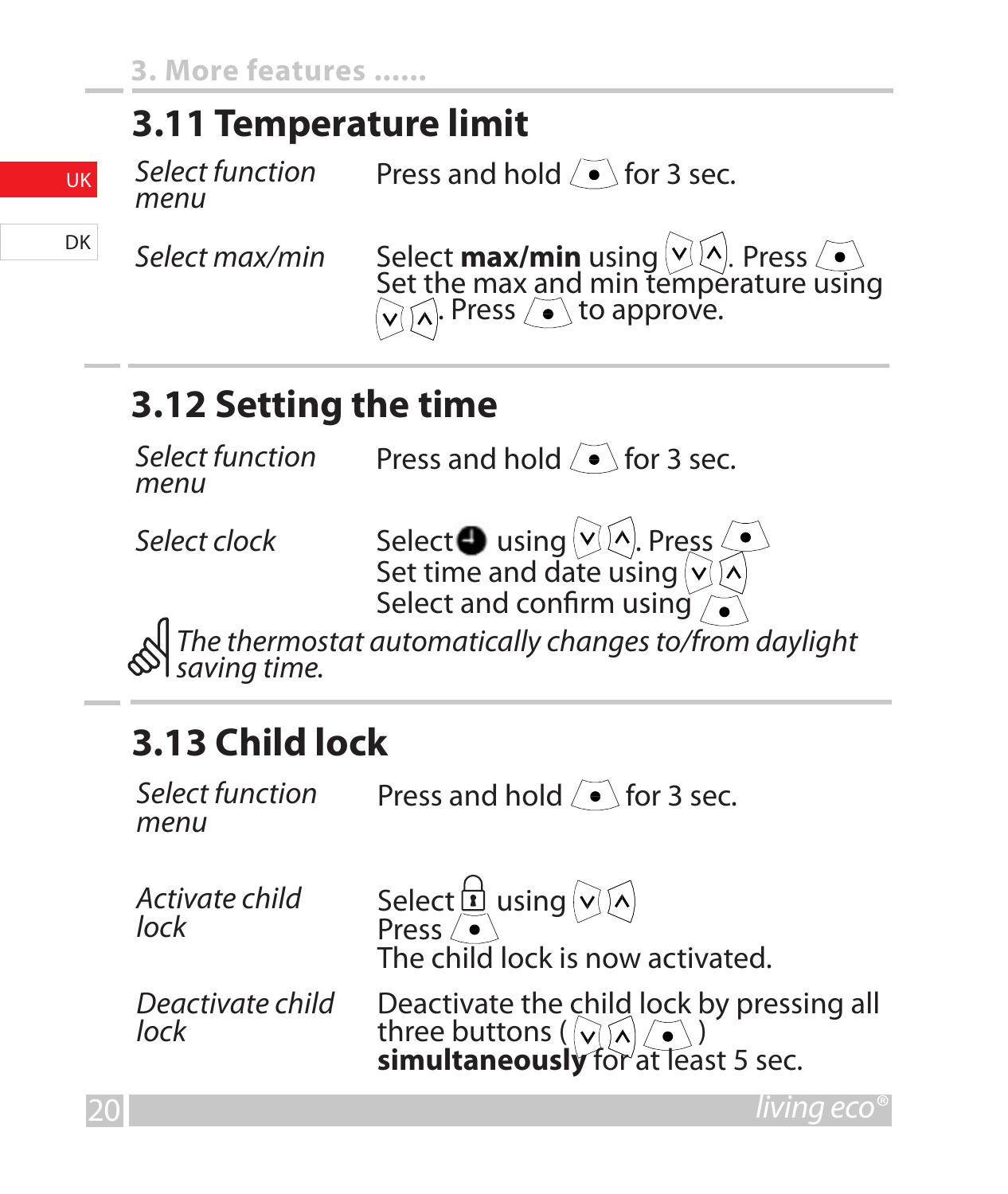## **3.14 Replacing the batteries**

Remove the battery cover and insert two alkaline AA batteries.

Make sure the batteries are correctly oriented.

Rechargeable batteries may **not** be used.



UK

DK

 Programme settings are preserved. Time and date settings are reset after 2 minutes and must then be re-entered.

## **3.15 Open window function**

If the thermostat detects a dramatic drop in temperature, for example due to an open window, it reacts by shutting off the heat. The thermostat returns to its original setting after half an hour, or when the window is closed.

# **3.16 Reset to factory settings**

Remove the battery cover and take out one battery. Press and hold  $\sqrt{\bullet}$  for approx. 5 seconds, **while** reinserting the battery.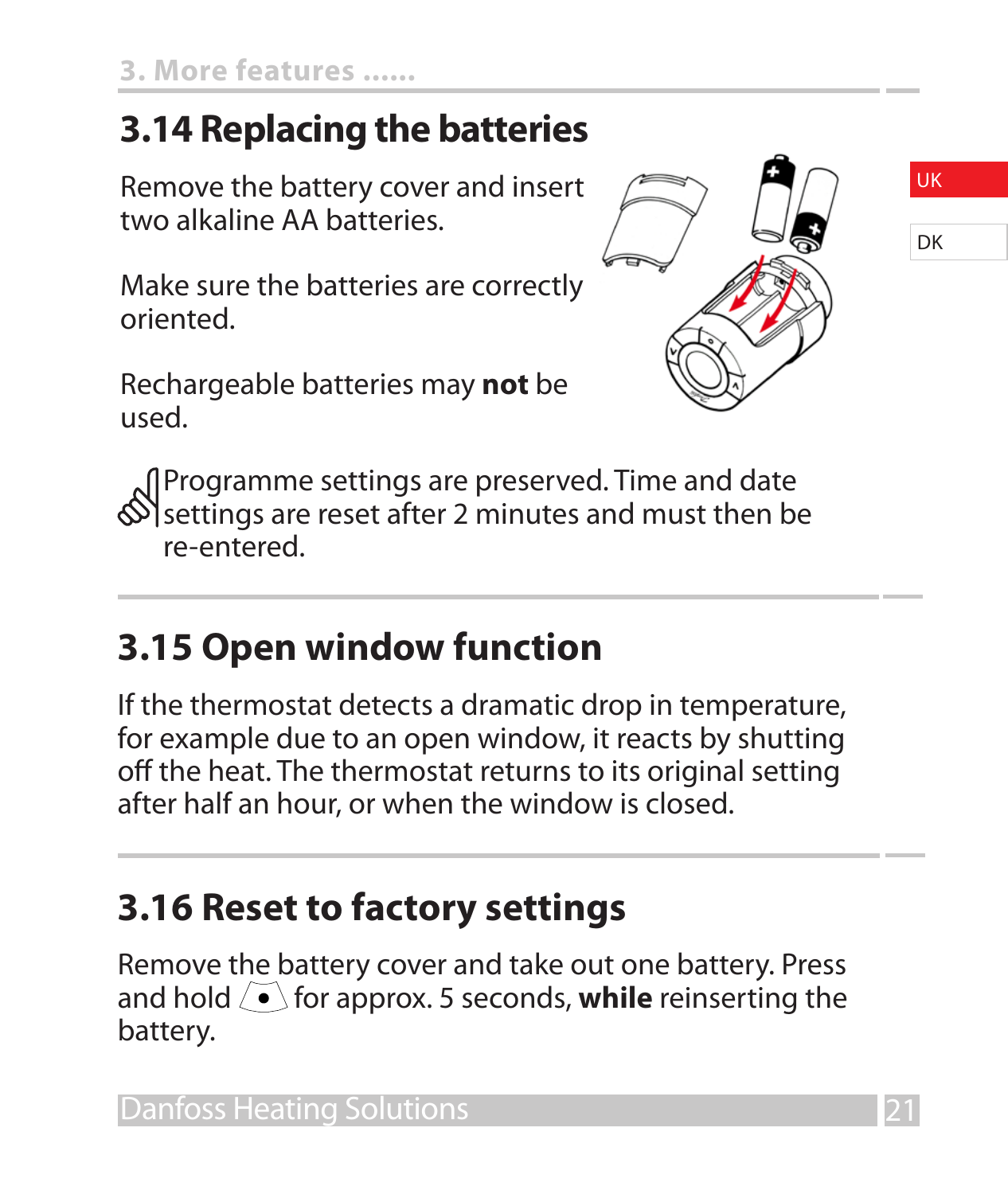## **4. Technical settings**

|    | <b>ADVANCED MENU</b>                                                                      |
|----|-------------------------------------------------------------------------------------------|
| d5 | Deactivate/activate automatic daylight saving time                                        |
| PҺ | Adjust to radiator/room                                                                   |
| Fп | Deactivate/activate intelligent control (forecast)                                        |
| Πr | Information about horizontal or vertical orientation<br>$(0 = horizontal, 90 = vertical)$ |

#### **4.1 Deactivating automatic daylight saving time**

Deactivate automatic change to/from daylight saving time as follows:

| Select function       | Press and hold $\sqrt{\bullet}$ for 3 sec.                                                    |
|-----------------------|-----------------------------------------------------------------------------------------------|
| menu                  | $\Rightarrow$ flashes.                                                                        |
| Select advanced       | Press <b>both</b> buttons $\bigcirc$ of $\wedge$ for approx.                                  |
| menu                  | 3 sec.                                                                                        |
| Select d <sup>5</sup> | Select $d^5$ by pressing $\widehat{\wedge}$<br>Confirm using $\widehat{\bullet}$<br>1 flashes |
| Deactivate<br>feature | Press $\vee$ , <i>C</i> flashes.<br>Confirm using $\sqrt{\bullet}$                            |

 $1=$  automatic daylight saving time (default setting)  $D=$  no automatic change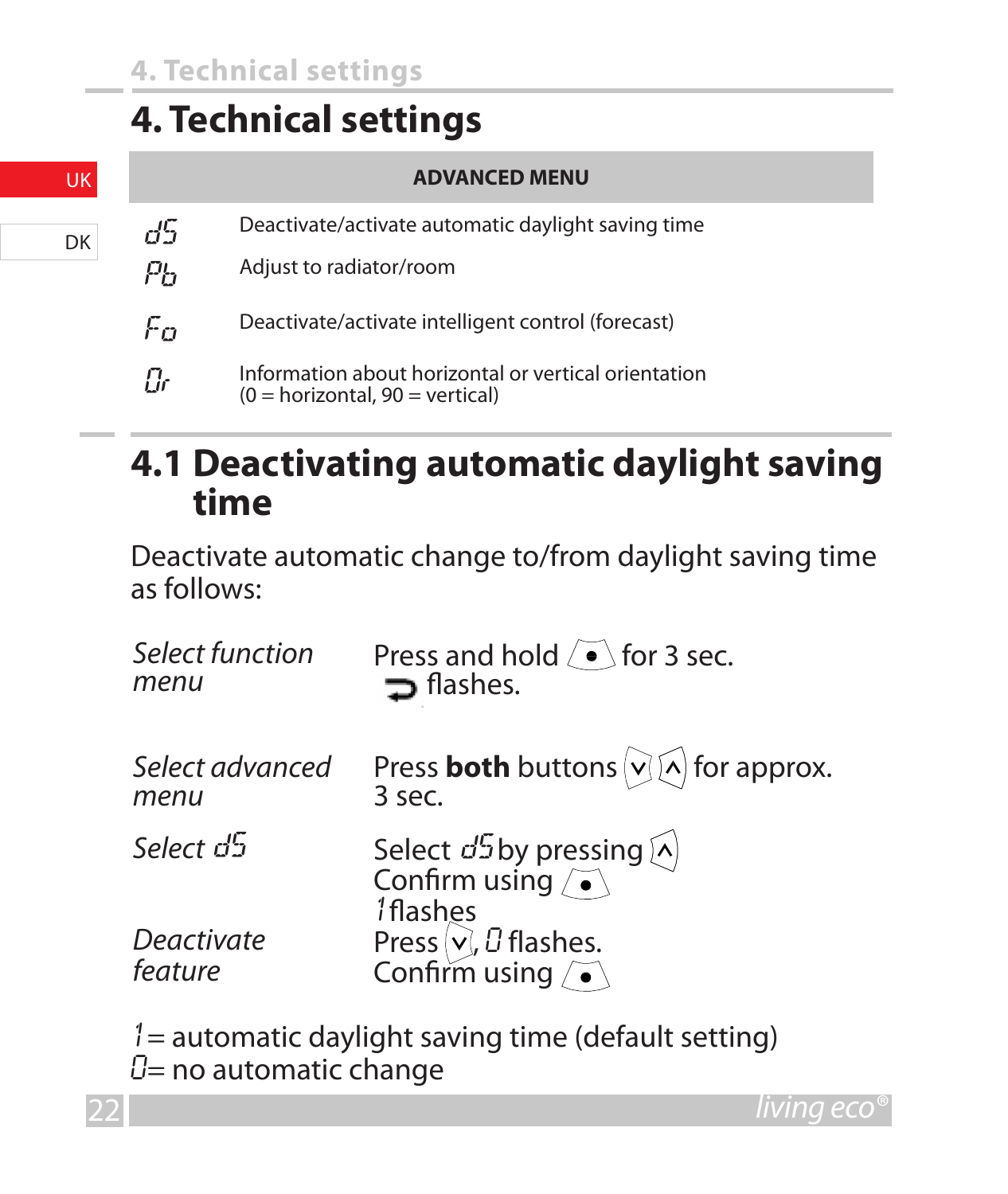## **4.2 Adjusting to radiator/room**

 $2$  is the factory setting. 1 is used if the radiator appears oversized for the room.  $\overline{3}$  is used if the radiator appears undersized for the room. *Select function*  Press and hold  $\sqrt{\bullet}$  for 3 sec.  $\supset$  flashes.

| Select advanced | Press <b>both</b> buttons $\vee$ $\wedge$ for approx.         |
|-----------------|---------------------------------------------------------------|
| menu            | 3 sec.                                                        |
| Select P b      | Select Pb by pressing $\bigwedge$<br>Confirm using $\bigcirc$ |

*Select adjustment* Select 1, 2 or 3 using  $\sqrt{2}$ 

*The frequency of heat adjustment varies for* 1*,* 2 *and* 3*.*

# **4.3 Deactivating intelligent control**

The thermostat's intelligent control (forecast) ensures that the desired temperature is reached by a given time.

| Select function<br>menu                                                      | Press and hold (.) for 3 sec.<br>$\Rightarrow$ flashes.                                  |  |
|------------------------------------------------------------------------------|------------------------------------------------------------------------------------------|--|
| Select advanced<br>menu                                                      | Press <b>both</b> buttons $\bigcirc$ of or approx.<br>3 sec.                             |  |
| Select F a                                                                   | Select F a by pressing $[\wedge]$<br>Confirm using $\sqrt{\bullet}$<br>1 flashes.        |  |
| Deactivate<br>forecast                                                       | Select $\theta$ using $\left[\wedge\right]$ , confirm using $\left/\bullet\right\rangle$ |  |
| $1 =$ forecast is activated (default setting). $0 =$ forecast is deactivated |                                                                                          |  |
| Danfoss Heating Solutions                                                    |                                                                                          |  |